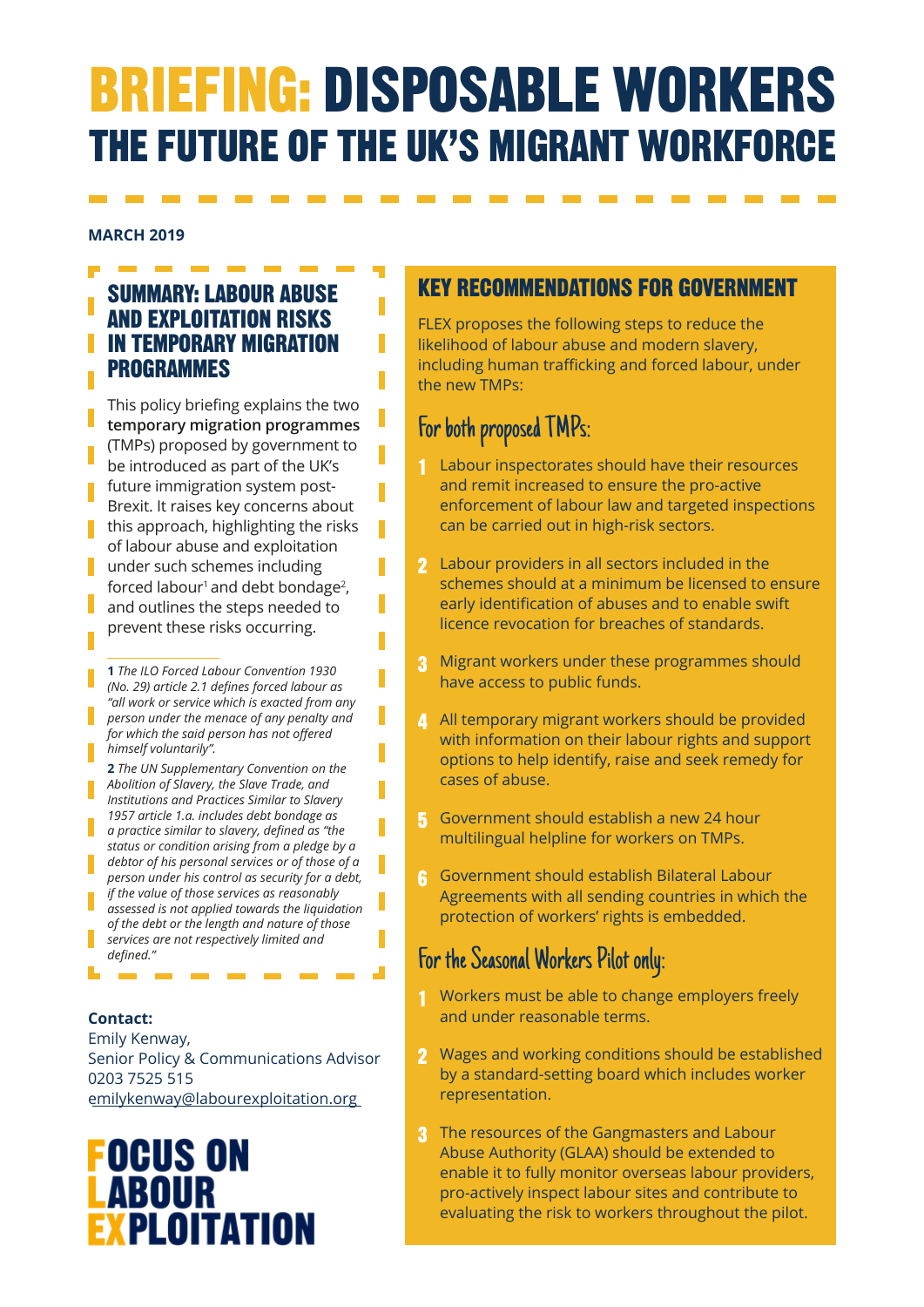In December 2018, the UK government published its immigration white paper, outlining its plans for the UK's future immigration system.3 The immigration white paper includes two TMPs:

- − A Seasonal Workers Pilot to bring a limited number of temporary migrants from outside the EEA4 to come and work in UK agriculture for six months within any 12-month period
- − A 12-month scheme, as a transitional measure, to bring workers "at any skill level" from specified "low-risk" countries to come and work in the UK for a maximum of 12 months without the possibility for immediate extension.

Lessons from other TMPs around the world and historically within the UK show that migrant workers are at higher risk of abuse or exploitation due to common risks in these schemes' designs, including: lack of access to public funds, restrictions on migrant workers' movement within the labour market, language barriers amongst temporary workers, lack of knowledge of local labour law and lack of localised support, such as trade union membership. In recognition of these real and substantial risks to temporary migrant workers, the International Labour Organisation (ILO) – the United Nations agency which oversees the Forced Labour Convention – has cautioned that "the proliferation of temporary migration schemes should not lead to the curtailment of the rights of migrant workers."5 Due to the welldocumented abuses under TMPs, introducing such schemes risks creating a two-tiered labour market in the UK with citizens and those on longterm visas on the upper tier, with access to a full range of labour rights and state support, and temporary migrant workers on the lower tier with limited access to support for tackling poor working conditions and, as a result, left at a high risk of abuse and exploitation.

TMPs are significantly more restrictive than free movement, which grants EEA migrants the same employment rights as citizens, pathways to settlement and family reunification, and the possibility of switching jobs and moving freely from one sector to another. Under free movement, qualifying EEA nationals have access to tax credits and welfare benefits such as social

housing and job seekers' allowance, which makes it easier to leave exploitative working or living situations, including situations of domestic violence, without fear of destitution.6 EEA nationals also have the option of taking up or combining part-time and short-term work, a strategy for supplementing income in lowwage, seasonal or precarious jobs, or balancing paid work with unpaid care responsibilities. The TMPs with which the government is proposing to replace free movement are much more restrictive, being time limited, without entitlements to "public funds or rights to extend a stay, switch to other routes, bring dependants or lead to permanent settlement".7

FLEX does not support migration policy which serves to limit the rights of migrant workers, thereby placing them at risk of abuse and exploitation. In doing so, FLEX is fully committed to assisting the UK to meet the aims of the United Nations Sustainable Development Goal 8.8 which calls for all countries to "protect labour rights and promote safe and secure working environments for all workers, including migrant workers"8. Therefore, this paper engages with the TMPs as set out in the immigration white paper but calls into question how migrant workers' labour rights can be upheld as the schemes are currently conceived, making strong recommendations for change in order to prevent their abuse and exploitation.

**<sup>3</sup>** UK Home Office. 2018. The UK's future skills-based immigration system.' [https://www.gov.uk/government/publications/the-uks-future](https://www.gov.uk/government/publications/the-uks-future-skills-based-immigration-system)[skills-based-immigration-system](https://www.gov.uk/government/publications/the-uks-future-skills-based-immigration-system)

**<sup>4</sup>** EEA = European Economic Area; that is, European Union countries and additionally, Liechtenstein, Norway, Iceland and Switzerland.

**<sup>5</sup>** Martin, P. International Labour Organisation. 2007. 'Towards effective temporary worker programs: issues and challenges in industrial countries.' [https://www.ilo.org/wcmsp5/groups/public/---ed\\_protect/--](https://www.ilo.org/wcmsp5/groups/public/---ed_protect/---protrav/---migrant/documents/publication/wcms_201427.pdf) [protrav/---migrant/documents/publication/wcms\\_201427.pdf](https://www.ilo.org/wcmsp5/groups/public/---ed_protect/---protrav/---migrant/documents/publication/wcms_201427.pdf)

**<sup>6</sup>** Kyambi, S. et al. 2018. 'Choices ahead: Approaches to lower skilled labour migration after Brexit'. <https://bit.ly/2K2kAyR>

**<sup>7</sup>** UK Home Office. 2018. 'The UK's future skills-based immigration system.' [https://www.gov.uk/government/publications/the-uks-future](https://www.gov.uk/government/publications/the-uks-future-skills-based-immigration-system)[skills-based-immigration-system](https://www.gov.uk/government/publications/the-uks-future-skills-based-immigration-system)

**<sup>8</sup>** United Nations General Assembly. 2015. 'Transforming our world: the 2030 Agenda for Sustainable Development.' [http://www.un.org/ga/](http://www.un.org/ga/search/view_doc.asp?symbol=A/RES/70/1&Lang=E) [search/view\\_doc.asp?symbol=A/RES/70/1&Lang=E](http://www.un.org/ga/search/view_doc.asp?symbol=A/RES/70/1&Lang=E)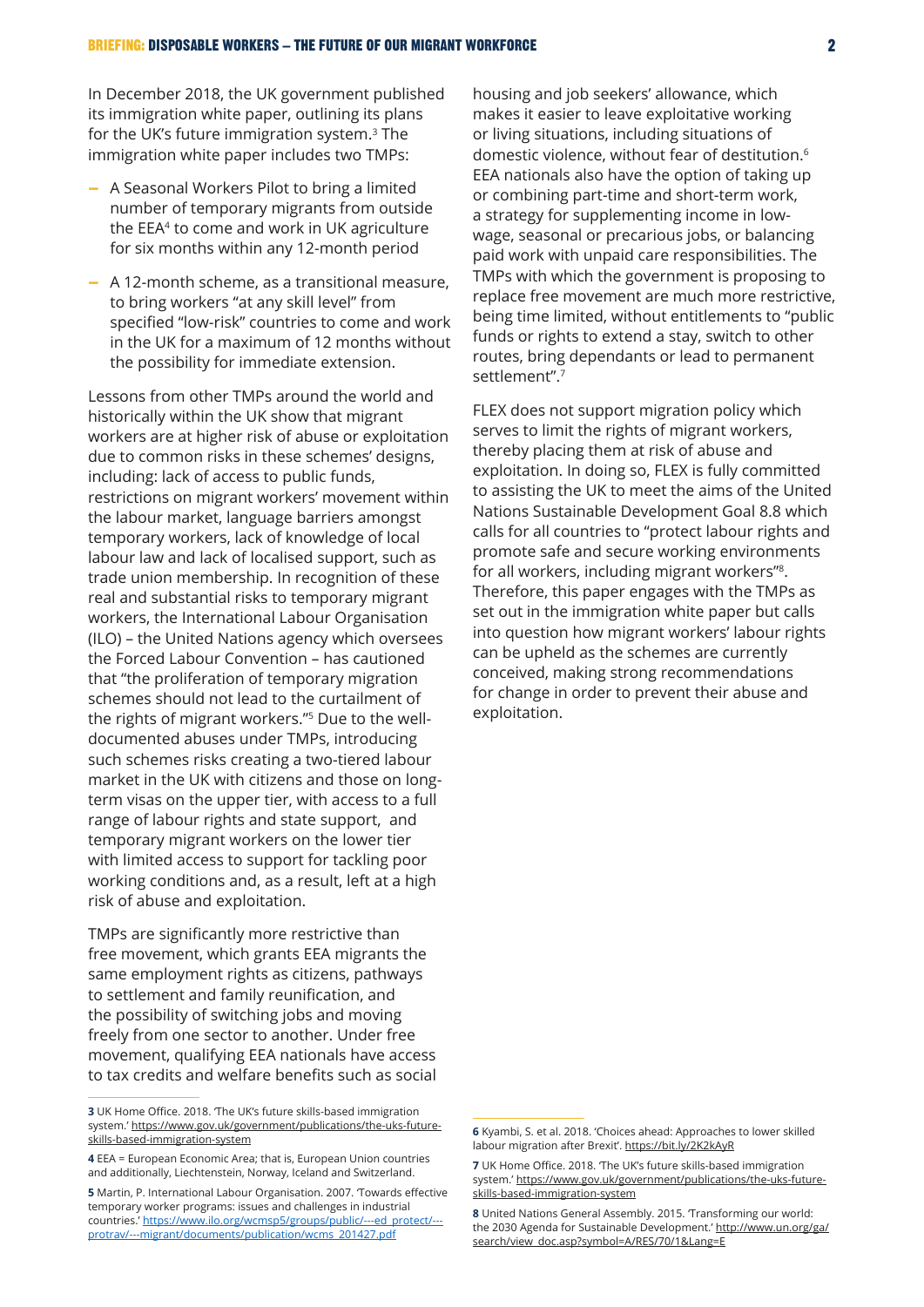### THE TWO NEW TEMPORARY MIGRATION PROGRAMMES (TMPs)

|                                                      | <b>SEASONAL WORKERS PILOT*</b>                                                                                                                                                                                        | <b>12 MONTH TEMPORARY SHORT-TERM</b><br><b>WORKER ROUTE</b>                                                                                                                                                                                                                                    |
|------------------------------------------------------|-----------------------------------------------------------------------------------------------------------------------------------------------------------------------------------------------------------------------|------------------------------------------------------------------------------------------------------------------------------------------------------------------------------------------------------------------------------------------------------------------------------------------------|
| <b>SECTOR</b>                                        | Agriculture/horticulture                                                                                                                                                                                              | Any                                                                                                                                                                                                                                                                                            |
| <b>SOURCE</b><br><b>COUNTRIES</b>                    | All countries outside EEA                                                                                                                                                                                             | To be announced - will include 'low risk'<br>countries with which UK has negotiated<br>migration commitments and mobility<br>proposals                                                                                                                                                         |
| <b>DURATION</b>                                      | Six months within any 12 months                                                                                                                                                                                       | 12 months, with a 12 month 'cooling off<br>period' to prevent long-term working or<br>permanent settlement.                                                                                                                                                                                    |
| <b>CAP</b>                                           | 2,500 workers per year                                                                                                                                                                                                | No cap; government reserves right to<br>introduce one                                                                                                                                                                                                                                          |
| <b>VISA FEE</b>                                      | £244 per person (£189 for citizens of<br>Macedonia or Turkey)**                                                                                                                                                       | Yes - precise amount to be announced<br>but government intends to increase the<br>charge incrementally each year                                                                                                                                                                               |
| <b>LICENSING</b><br><b>BODY</b>                      | Gangmasters & Labour Abuse<br>Authority (GLAA)<br>Any labour provider anywhere in<br>the world outside the EEA can send<br>workers under this scheme if they<br>have first obtained a licence from the<br><b>GLAA</b> | No licensing body<br>The Home Office will issue visas to<br>workers who will apply individually to<br>come to the UK under the scheme;<br>there will be no licensing of labour<br>providers (outside the sectors licensed<br>by the GLAA) though it is highly likely<br>providers will be used |
| <b>OPERATORS</b>                                     | UK: Concordia UK and Pro-Force<br>Limited                                                                                                                                                                             | None - see above                                                                                                                                                                                                                                                                               |
| <b>ACCESS TO</b><br><b>PUBLIC FUNDS</b>              | None                                                                                                                                                                                                                  | None                                                                                                                                                                                                                                                                                           |
| <b>RIGHT TO BRING</b><br><b>DEPENDANTS</b>           | None                                                                                                                                                                                                                  | None                                                                                                                                                                                                                                                                                           |
| <b>PATHWAYS TO</b><br>PERMANENT<br><b>SETTLEMENT</b> | None                                                                                                                                                                                                                  | None                                                                                                                                                                                                                                                                                           |

\* UK Home Office. 2018. 'Statement of Changes in Immigration Rules HC1779.' [https://assets.publishing.service.gov.uk/government/uploads/](https://assets.publishing.service.gov.uk/government/uploads/system/uploads/attachment_data/file/764738/Immigration_Rules_-_11_December_web.pdf) [system/uploads/attachment\\_data/file/764738/Immigration\\_](https://assets.publishing.service.gov.uk/government/uploads/system/uploads/attachment_data/file/764738/Immigration_Rules_-_11_December_web.pdf)Rules\_-\_11\_December\_web.pdf

\*\* This visa cost has not been confirmed by government but is based on other visa costs under Tier-5.

# WHAT IS THE PROBLEM? High risk of labour abuses and exploitation in TMPs

Some migrant workers face substantial challenges in the UK labour market which may increase their risk of labour abuse and exploitation. These include barriers or obstacles to their integration caused by stigma, poverty or isolation which can have an impact on their awareness of labour rights and comprehension of the English language. There can also be a reluctance amongst some migrant workers to join trade unions and for trade unions to organise migrant workers, particularly short-term migrants. Finally,

the conditions in which some migrants work can leave them isolated if, for example, they work unsociable hours or in remote locations.9 Evidence from lower waged TMPs around the world has consistently identified abuse and exploitation, including workers not receiving pay, minimum wage violations, unpaid overtime, fraudulent job offers and high fees charged by recruitment agencies, poor accommodation and violations of health and safety standards.10

**<sup>9</sup>** Migration Observatory. 2018. 'Exploiting the opportunity? Low-skilled work migration after Brexit.' [https://migrationobservatory.ox.ac.](https://migrationobservatory.ox.ac.uk/resources/reports/exploiting-the-opportunity-low-skilled-work-migration-after-brexit/) [uk/resources/reports/exploiting-the-opportunity-low-skilled-work](https://migrationobservatory.ox.ac.uk/resources/reports/exploiting-the-opportunity-low-skilled-work-migration-after-brexit/)[migration-after-brexit/](https://migrationobservatory.ox.ac.uk/resources/reports/exploiting-the-opportunity-low-skilled-work-migration-after-brexit/)

**<sup>10</sup>** Ibid.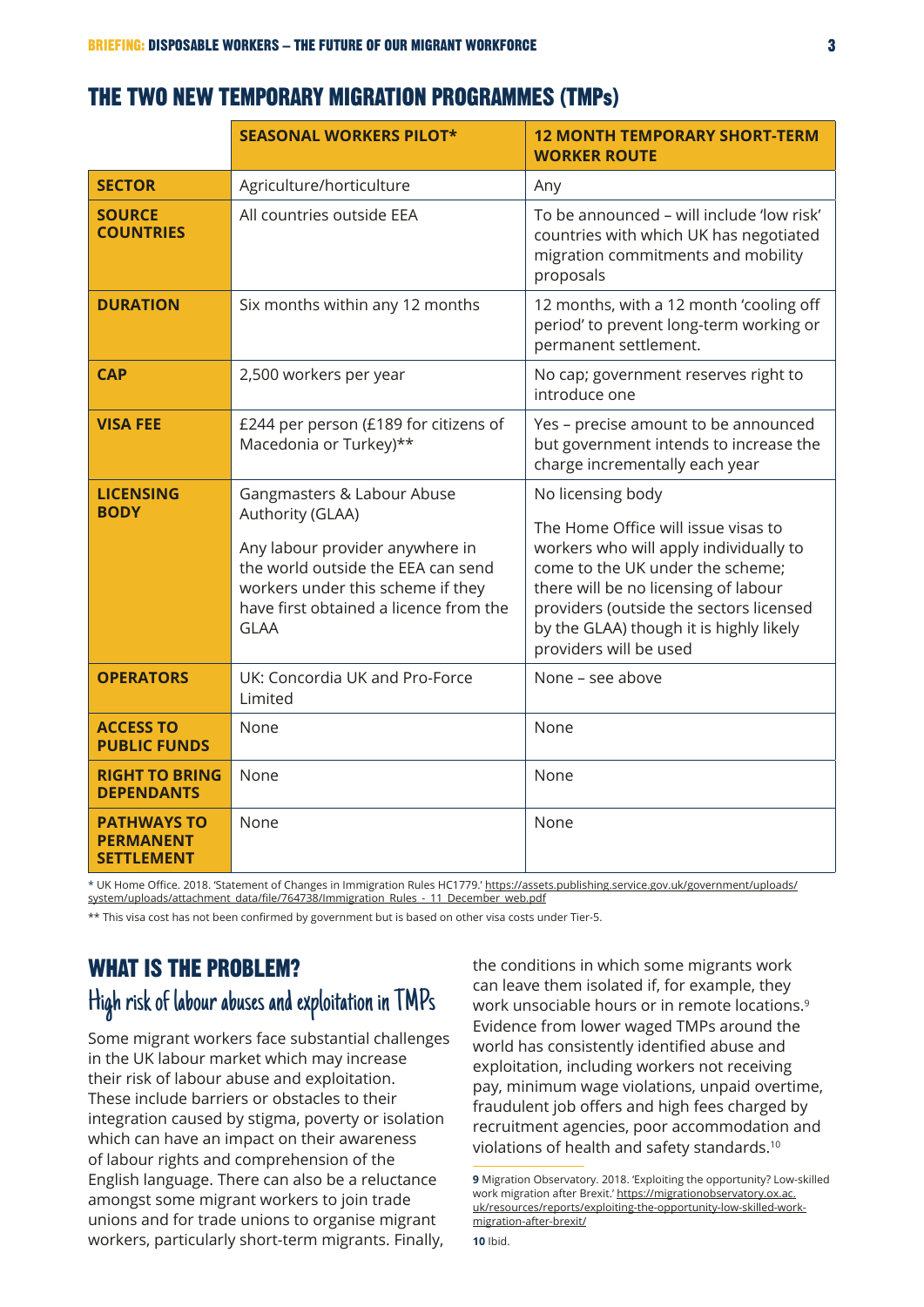# Key concerns for the UK's planned TMPs include:

#### **1. Debt bondage**

TMPs present a high risk of debt bondage, a practice similar to slavery. An individual in debt bondage is usually held in a labour situation through their forced acceptance of an obligation to pay an inflated or artificial debt. Some workers may not have their debt artificially inflated but still be forced to work for a specific employer to pay off the debts associated with travel, visa and recruitment fees, risking labour abuse and, at the extreme, forced labour. Today, it is estimated by the ILO that around 50% of victims of forced labour in the private economy are in debt bondage. $11$ 

The risk of debt bondage is present in TMPs because workers will need to pay visa and flight fees to come to the UK and may additionally be charged recruitment fees by labour brokers overseas, even though these are illegal in the UK. An evaluation of the former UK Sectors Based Scheme found workers paying over £10,000 to secure a job.<sup>12</sup> Where workers cannot pay these costs upfront, they are often packaged into loans by labour brokers or other intermediaries with artificially inflated interest rates on repayment. Workers may then be required to pay back those fees before being paid their wages, in part or in full. Clearly, if workers are effectively tied into an employment relationship via debt bondage, they will be unable to leave abusive situations or they will risk failing to repay their loan. There is also a risk that additional costs (such as accommodation fees) might be forced upon them, further increasing their indebtedness.

#### **2. Poverty, with attendant increased risk of modern slavery**

The previous Seasonal Agricultural Workers Scheme, which ran in the UK from shortly after the Second World War until 2013, was known to have frequent instances of labour abuse and exploitation.13 Research has found workers on multiple previous UK TMPs not receiving the full pay due and working unpaid overtime.14 FLEX

**14** Migration Observatory. 2018. 'Exploiting the opportunity? Low-

believes that, under the Seasonal Workers Pilot, contracts are likely to be zero hours. The 12-month scheme is also likely to provide zero hours contracts rather than fixed hours due to the prevalence of these types of contracts in the sectors in which workers will likely find employment, such as care, hospitality and cleaning. Zero hours contracts are recognised to cause and contribute to in-work poverty in the UK.15

Additionally, neither of the two TMPs set out in the immigration white paper provide workers with access to public funds. If employers fail to pay the legal wage rates or withhold pay entirely, this can leave workers impoverished and potentially destitute as they will also not be able to access public funds. This may, in turn, lead to increased rates of human trafficking and forced labour as homelessness increases risks of exploitation.16

#### **3. Multiple dependencies leading to inability to leave exploitative employers**

Reliance on an employer or third party, such as a labour provider not only for work, but also for accommodation, transportation, food and often information about employment rights makes leaving them or making a complaint much more difficult. Migrant workers who leave or lose their job may find themselves unemployed, homeless and destitute. This is particularly true where workers are nearing the end of their visa term as new employers are less likely to take them on due to its imminent expiration. This is evident in the experience of those within the UK on the 'overseas domestic worker visa'. Since 2016, workers entering the UK on this visa have been allowed to change employers whilst here. However, as the visa lasts only six months and no extension is available when changing an employer, the main domestic worker support charity, Kalayaan, highlights that "it is almost impossible to place domestic workers for periods of six months or less." 17 In practice, this means workers facing labour abuse are effectively tied to their employer or risk deportation or destitution.

**<sup>11</sup>** International Labour Organisation and Walkfree Foundation. 2017. 'Global estimates of modern slavery, forced labour and forced marriage.' [https://www.ilo.org/wcmsp5/groups/public/@](https://www.ilo.org/wcmsp5/groups/public/)dgreports/@ dcomm/documents/publication/wcms\_575479.pdf

**<sup>12</sup>** Migration Observatory. 2018. 'Exploiting the opportunity? Lowskilled work migration after Brexit.' [https://migrationobservatory.ox.ac.](https://migrationobservatory.ox.ac.uk/resources/reports/exploiting-the-opportunity-low-skilled-work-migration-after-brexit/) [uk/resources/reports/exploiting-the-opportunity-low-skilled-work](https://migrationobservatory.ox.ac.uk/resources/reports/exploiting-the-opportunity-low-skilled-work-migration-after-brexit/)[migration-after-brexit/](https://migrationobservatory.ox.ac.uk/resources/reports/exploiting-the-opportunity-low-skilled-work-migration-after-brexit/)

**<sup>13</sup>** Association of Labour Providers. 2009. 'Seasonal Agricultural Workers Scheme 2009.' [https://labourproviders.org.uk/wp-content/](https://labourproviders.org.uk/wp-content/uploads/2012/11/ALP-Paper-Seasonal-Agricultural-Workers-Scheme-2009-July-2009.pdf) [uploads/2012/11/ALP-Paper-Seasonal-Agricultural-Workers-Scheme-](https://labourproviders.org.uk/wp-content/uploads/2012/11/ALP-Paper-Seasonal-Agricultural-Workers-Scheme-2009-July-2009.pdf)[2009-July-2009.pdf](https://labourproviders.org.uk/wp-content/uploads/2012/11/ALP-Paper-Seasonal-Agricultural-Workers-Scheme-2009-July-2009.pdf)

skilled work migration after Brexit.' [https://migrationobservatory.ox.ac.](https://migrationobservatory.ox.ac.uk/resources/reports/exploiting-the-opportunity-low-skilled-work-migration-after-brexit/) [uk/resources/reports/exploiting-the-opportunity-low-skilled-work](https://migrationobservatory.ox.ac.uk/resources/reports/exploiting-the-opportunity-low-skilled-work-migration-after-brexit/)[migration-after-brexit/](https://migrationobservatory.ox.ac.uk/resources/reports/exploiting-the-opportunity-low-skilled-work-migration-after-brexit/)

**<sup>15</sup>** Joseph Rowntree Foundation. 2014. 'Zero hours contracts are just one part of the UK's in-work poverty problem.' [www.jrf.org.uk/press/](http://www.jrf.org.uk/press/zero-hours-contracts-are-just-one-part-uk’s-work-poverty-problem) [zero-hours-contracts-are-just-one-part-uk's-work-poverty-problem](http://www.jrf.org.uk/press/zero-hours-contracts-are-just-one-part-uk’s-work-poverty-problem)

**<sup>16</sup>** Homeless Link. Undated. 'Modern slavery and human trafficking: guidance for frontline services.' [https://www.homeless.org.uk/our](https://www.homeless.org.uk/our-work/resources/modern-slavery-human-trafficking)[work/resources/modern-slavery-human-trafficking](https://www.homeless.org.uk/our-work/resources/modern-slavery-human-trafficking)

**<sup>17</sup>** Kalayaan. 2016. 'Kalayaan briefing on the government response to the independent review of the overseas domestic worker visa.' [http://](http://www.kalayaan.org.uk/wp-content/uploads/2014/09/Kalayaan-briefing-on-Government-response-to-Independent-Review-of-ODW-visa.pdf) [www.kalayaan.org.uk/wp-content/uploads/2014/09/Kalayaan-briefing](http://www.kalayaan.org.uk/wp-content/uploads/2014/09/Kalayaan-briefing-on-Government-response-to-Independent-Review-of-ODW-visa.pdf)[on-Government-response-to-Independent-Review-of-ODW-visa.pdf](http://www.kalayaan.org.uk/wp-content/uploads/2014/09/Kalayaan-briefing-on-Government-response-to-Independent-Review-of-ODW-visa.pdf)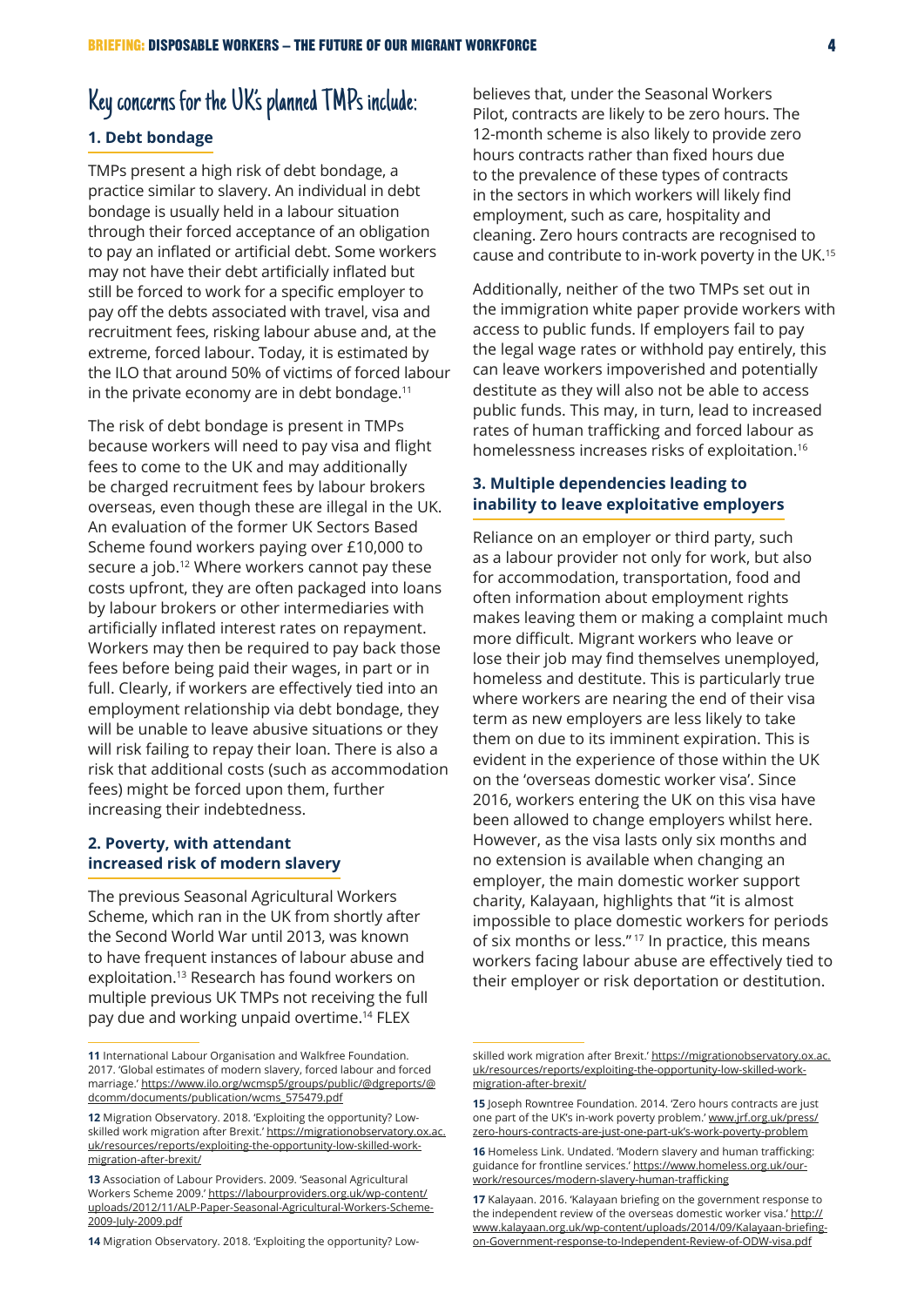#### **4. No access to public funds**

Under the two new TMPs proposed by the government, migrant workers will not have access to public funds. Restricting such access, including to essential services such as homelessness assistance and welfare benefits, can create extreme vulnerability among lowpaid migrant workers, leaving them with no real choice to leave abusive or exploitative situations as the alternative is destitution if they cannot immediately find new paid work.

#### **5. Low knowledge of rights and language; limited support networks**

Because their stay in the UK is limited to a short timeframe, temporary migrant workers are less likely to know their rights and understand the immigration and employment systems, making them more vulnerable to exploitation. They are also less likely to develop the language skills and support networks that would increase resilience to exploitation. Migrant workers in the UK are known to be at greater risk of exploitation if they do not speak English.18 Language skills are crucial for workers to access information about their rights and to seek assistance when needed, particularly as the services available to provide this information, such as the Advisory, Conciliation and Arbitration Service (ACAS), predominantly provide information, tools and telephone support only in English, with limited multilingual support.

### GOVERNMENT ACKNOWLEDGES RISKS OF EXPLOITATION IN TMPs

After intensive work by FLEX in partnership with parliamentarians, the government has now acknowledged the high risk of exploitation within TMPs. On 27th November 2018, during an oral evidence session with the Home Affairs Select Committee, Home Secretary Sajid Javid confirmed that concerns around debt bondage within the Seasonal Workers Pilot were "very reasonable" and he noted that the UK government remains committed to tackling modern slavery. He stated that the government would keep this issue in mind during the design of the pilot and committed to including the risks of debt bondage in the evaluation of the pilot.<sup>19</sup>

Further to this, on 17th December 2018, the Minister for Immigration Caroline Nokes confirmed in response to a parliamentary question about the Seasonal Workers Pilot that "ensuring the protection and wellbeing of participating migrant workers is of primary importance".20 Two days later, the government published its immigration white paper, 'The UK's future skills-based immigration system', which stated regarding the Seasonal Workers Pilot that "there needs to be proper monitoring of conditions of employment to avoid exploitation of workers".21

**However, to date, the government has provided no information on what actions it will take to protect workers participating in either programme from the risks of exploitation.**

### WHAT NEEDS TO BE DONE?

FLEX advocates a post-Brexit migration system which enables migrant workers to enter the UK with clear protections in place for their rights under UK labour law and a commitment to upholding their human rights. The International Organisation for Migration, the global lead agency on migration, warns that TMPs "may enable some unscrupulous employers to offer jobs at inferior working conditions…allowing an almost unlimited trade-off between migrants' rights and economic gains".22 This is of particular concern in labour markets with weak labour inspectorates and complaints mechanisms for ensuring widespread application of employment and labour law, such as the UK.23 There is a real risk that labour rights for this cohort of migrant workers will be patchy at best and that temporary migrant workers with limited knowledge of rights, trade union support or local networks are treated as a 'disposable workforce' liable to be abused. This will be exacerbated under the 12-month scheme by the required 12-month 'cooling off' period, meaning workers will not be allowed to return to the UK

**<sup>18</sup>** Consterdine, E. and Samuk, S. 2015. 'Closing the Seasonal Agricultural Workers Scheme: A triple loss'.<https://bit.ly/2lRzgmw>

**<sup>19</sup>** FLEX. 2018. 'FLEX ensures Home Secretary will protect post-Brexit farmworkers from debt bondage.' [https://www.labourexploitation.](https://www.labourexploitation.org/news/flex-ensures-home-secretary-will-protect-post-brexit-farmworkers-debt-bondage) org/news/[flex-ensures-home-secretary-will-protect-post-brexit](https://www.labourexploitation.org/news/flex-ensures-home-secretary-will-protect-post-brexit-farmworkers-debt-bondage)[farmworkers-debt-bondage](https://www.labourexploitation.org/news/flex-ensures-home-secretary-will-protect-post-brexit-farmworkers-debt-bondage)

**<sup>20</sup>** Theyworkforyou. 2018. 'Gangmasters and Labour Abuse Authority – Home Office written question.' [https://www.theyworkforyou.com/](https://www.theyworkforyou.com/wrans/?id=2018-12-11.201231.h&s=afzal+khan+2018-12-13..2019-01-03#g201231.q0) [wrans/?id=2018-12-11.201231.h&s=afzal+khan+2018-12-13..2019-01-](https://www.theyworkforyou.com/wrans/?id=2018-12-11.201231.h&s=afzal+khan+2018-12-13..2019-01-03#g201231.q0) [03#g201231.q0](https://www.theyworkforyou.com/wrans/?id=2018-12-11.201231.h&s=afzal+khan+2018-12-13..2019-01-03#g201231.q0)

**<sup>21</sup>** UK Home Office. 2018. 'The UK's future skills-based immigration system.' [https://www.gov.uk/government/publications/the-uks-future](https://www.gov.uk/government/publications/the-uks-future-skills-based-immigration-system)[skills-based-immigration-system](https://www.gov.uk/government/publications/the-uks-future-skills-based-immigration-system)

**<sup>22</sup>** Ruhs, M. Global Commission on International Migration. 2005. 'The potential of temporary migration programs for future international migration policy.' [https://www.iom.int/jahia/webdav/site/myjahiasite/](https://www.iom.int/jahia/webdav/site/myjahiasite/shared/shared/mainsite/policy_and_research/gcim/tp/TP3.pdf) [shared/shared/mainsite/policy\\_and\\_research/gcim/tp/TP3.pdf](https://www.iom.int/jahia/webdav/site/myjahiasite/shared/shared/mainsite/policy_and_research/gcim/tp/TP3.pdf)

**<sup>23</sup>** Osborne, H. The Guardian. 2016. 'A day in the life of a care worker: 23 house calls in 12 hours for £64.80.' [https://www.theguardian.com/](https://www.theguardian.com/uk-) [uk-](https://www.theguardian.com/uk-) news/2016/nov/17/day-in-the-life-of-a-care-worker-zero-hourscontracts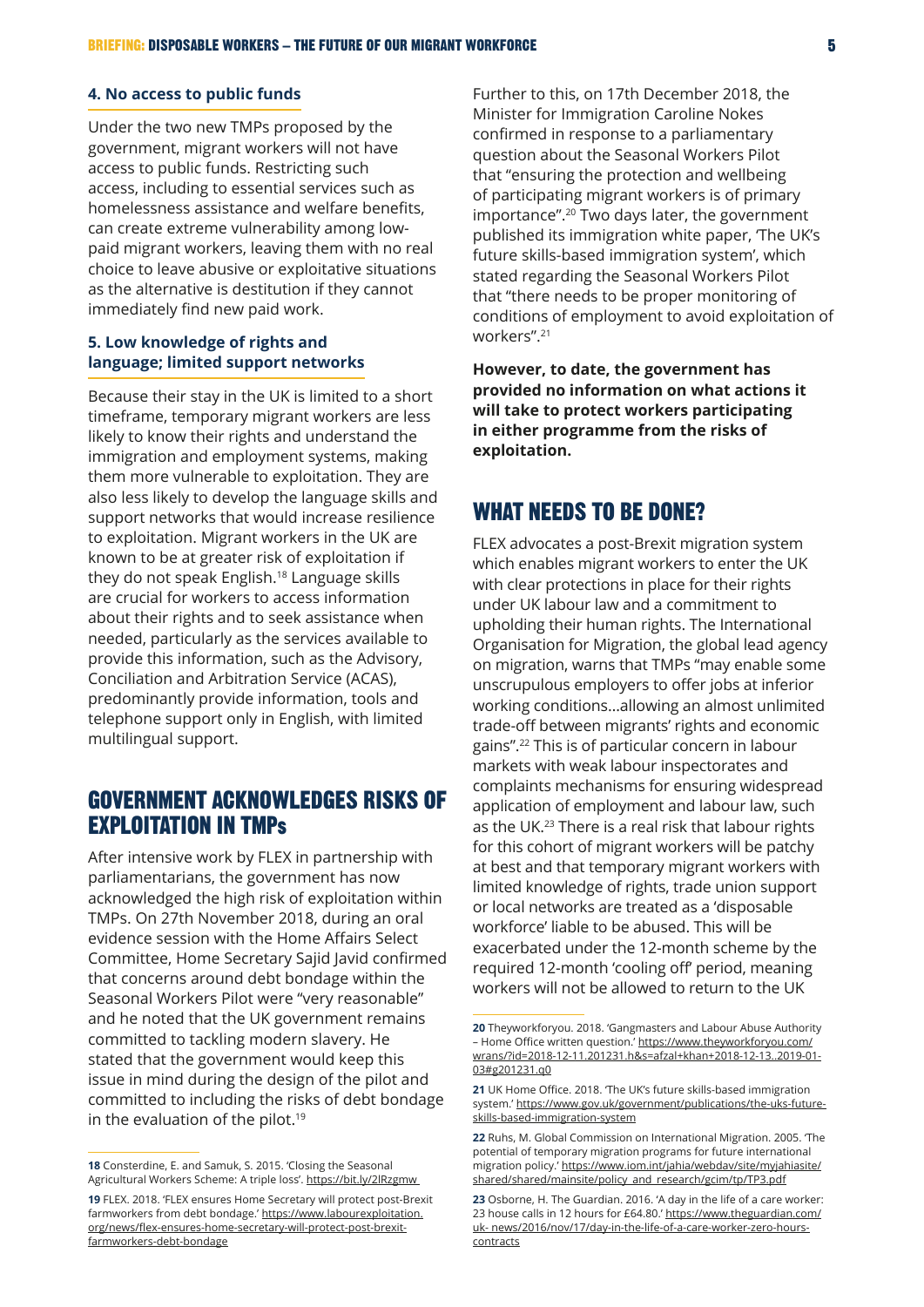for one year. This will create a continuous churn of low waged workers with limited access to support or rights. In order to prevent this race to the bottom, FLEX recommends a future migration system in which migrant workers have pathways towards long-term work and permanent residency.

However, if the UK is to introduce two TMPs as part of its post-Brexit immigration regime, the government must take steps to ensure the risks of labour abuse and exploitation are minimised. FLEX welcomes the decision by government not to use 'tied visas' which tie workers to specific employers; however, there are a number of further measures needed to provide necessary protections during design and implementation of these schemes, including ensuring that workers are able to change employers in practice.

### KEY RECOMMENDATIONS

To mitigate risks faced by workers on TMPs the government should, at a minimum, take the following steps.

# For both proposed TMPs:

1 **Labour inspectorates should have their resources and remit increased to ensure the pro-active enforcement of labour law and targeted inspections can be carried out in high-risk sectors.**

Due to the inherent risks in TMPs, labour inspection and labour law enforcement should be greatly increased in order to prevent abuse and exploitation. The UK currently has one of the poorest resourced labour inspectorates in Europe, less than half the ILO's recommended ratio of one inspector per 10,000 workers.<sup>24</sup> UK labour inspection relies predominantly on worker complaints to trigger investigations<sup>25</sup> which is problematic: the most at-risk workers are the least likely to make complaints, in addition to language barriers making migrant workers less likely to do so.

FLEX recommends that UK labour inspectorates' resources are increased to reach the ILO recommended ratio of one inspector per 10,000 workers at a minimum. Additionally, we

recommend that regular pro-active investigations are undertaken into the working conditions experienced under these two TMPs to evaluate whether abuse or exploitation are present, to hold abusive and exploitative employers to account, to prevent them from using migrant workers' vulnerabilities to undercut wages and working conditions and to provide workers with routes to remedy.

2 **Labour providers in all sectors included in the schemes should, at a minimum, be licensed to ensure early identification of abuses and to enable swift licence revocation for breaches of standards.**

To prevent deception in recruitment, including the charging of recruitment fees that could lead to debt bondage, the GLAA's licensing of labour providers should be extended from agriculture to other high-risk sectors, including construction, cleaning, hospitality and care work. These sectors are considered 'high-risk' due to significant levels of outsourcing and subcontracting; flexible or insecure work arrangements, such as zero hours contracts, agency work and false/dependent self-employment; isolated working conditions; accommodation on site; low wages and/or piecerate payments; and limited power of workers due to low or no unionisation and ease of replacement.

The GLAA has proven itself effective in identifying and preventing trafficking for labour exploitation through its licensing system, and there have been repeated calls from civil society organisations and domestic and international bodies for its remit to be extended.<sup>26</sup> The Council of Europe Group of Experts on Action against Trafficking in Human Beings (GRETA) in its 2012 report on the UK recommended that the GLAA's licensing function be extended to sectors such as hospitality (including catering companies and hotels) and construction.27

**<sup>24</sup>** FLEX. 2017. 'Risky Business: tackling exploitation in the UK labour market.' [https://www.labourexploitation.org/publications/risky](https://www.labourexploitation.org/publications/risky-business-tackling-exploitation-uk-labour-market)[business-tackling-exploitation-uk-labour-market](https://www.labourexploitation.org/publications/risky-business-tackling-exploitation-uk-labour-market)

**<sup>25</sup>** Metcalf, D. HM Government. 'United Kingdom Labour Market Enforcement Strategy 2018/19.' [https://assets.publishing.service.gov.](https://assets.publishing.service.gov.uk/government/uploads/system/uploads/attachment_data/file/705503/labour-market-enforcement-strategy-2018-2019-full-report.pdf) [uk/government/uploads/system/uploads/attachment](https://assets.publishing.service.gov.uk/government/uploads/system/uploads/attachment_data/file/705503/labour-market-enforcement-strategy-2018-2019-full-report.pdf)\_data/file/705503/ [labour-market-enforcement-strategy-2018-2019-full-report.pdf](https://assets.publishing.service.gov.uk/government/uploads/system/uploads/attachment_data/file/705503/labour-market-enforcement-strategy-2018-2019-full-report.pdf)

**<sup>26</sup>** FLEX. 2013. 'Preventing Trafficking For Labour Exploitation, Working Paper 01.'; Centre for Social Justice. 2013. 'It Happens Here.'; Migration Advisory Committee. 2014. 'Migrants in Low Skilled Work.'

**<sup>27</sup>** Group of Experts on Action against Trafficking in Human Beings. 2012. 'Report concerning the implementation of the Council of Europe Convention on Action against Trafficking in Human Beings by the United Kingdom.' [https://ec.europa.eu/anti-trafficking/sites/](https://ec.europa.eu/anti-trafficking/sites/antitrafficking/files/greta_report_united_kingdom_2012_en_0.pdf) [antitrafficking/files/greta\\_report\\_united\\_kingdom\\_2012\\_en\\_0.pdf](https://ec.europa.eu/anti-trafficking/sites/antitrafficking/files/greta_report_united_kingdom_2012_en_0.pdf)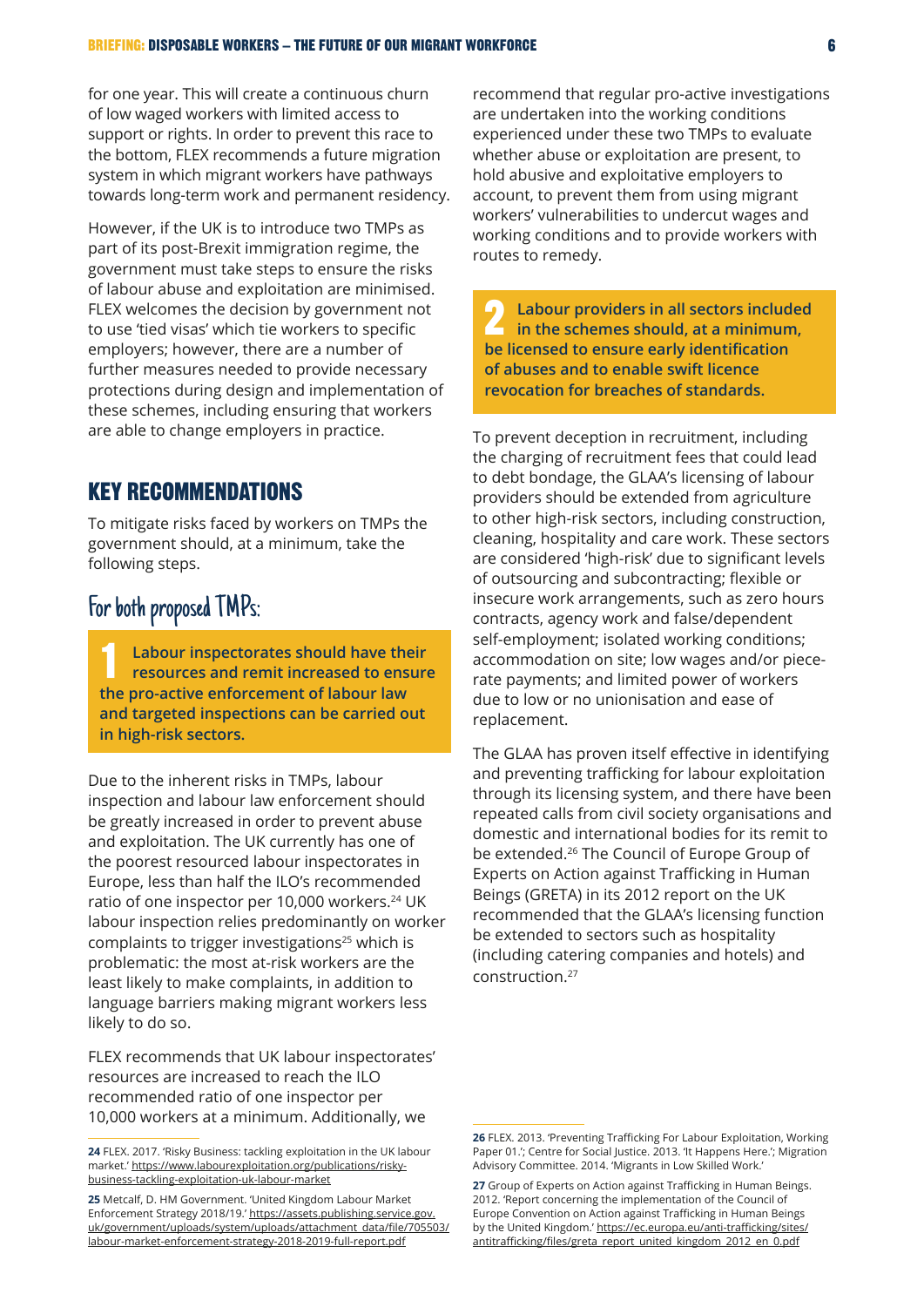# LICENSING OF LABOUR PROVIDERS

Licensing is one of the ways in which **g** governments can regulate labour recruitment and placement agencies. Under a licensing system, private labour recruiters and employment agencies must request a licence from a government body. The licence is only granted if certain conditions are met, such as documented proof of financial capability, compliance with tax and VAT regulations, and respect for health and safety and employment standards. A licence is generally renewed as long as conditions are still met; otherwise it can be withdrawn. Licensing implies that the government establishes special administrative procedures to regularly inspect agencies, measures compliance and imposes sanctions in the case of non-compliance. In some countries, certain types of agencies are required to have a licence while others may come under a general registration scheme.<sup>28</sup>

#### 3 **Migrant workers under these programmes should have access to public funds.**

Under current plans, workers under both proposed schemes will not have access to public funds. This is likely to mean they will not be able to access welfare benefits, housing assistance, free healthcare or homelessness assistance. People without access to these support services are at high risk of destitution and frontline services may find it difficult to provide them with support due to the limited options available.29 This creates extreme risk of abuse and exploitation among migrant workers and could leave many on TMPs with no real option to leave abusive or exploitative situations as, if they cannot immediately find new employment, they will risk destitution. In turn, this creates a two-tier labour market: the upper tier comprised of those with citizenship or visa statuses which enable people to access state support and therefore able to leave exploitative situations; and the lower tier of workers which unscrupulous businesses will view as having little choice but to stay in abusive

situations, thereby leaving them open to abuse and exploitation.<sup>30</sup>

4 **All temporary migrant workers should be provided with information on their labour rights and support options to help identify, raise and seek remedy for cases of abuse.**

All workers in the UK under the TMPs set out in the immigration white paper should be provided with information about UK labour rights and laws, a list of recognised support providers including contacts for legal services and migrant support organisations as well as trade unions, with clear pathways provided for them to report abuse safely if it is encountered.

For those coming to the UK under the Seasonal Workers Pilot, this information should be provided to them pre-departure via the labour provider they are working with in their home country. The ILO<sup>31</sup> and the International Organisation for Migration<sup>32</sup> both recommend that migrant workers be provided with predeparture training on living and working abroad.

For those coming to the UK under the 12-month scheme, this information should be provided within the first week of all work contracts. In its December 2018 Good Work Plan, the government committed to legislating for all workers to be provided with a written statement detailing the conditions of work from day one.<sup>33</sup> However, this does not currently include information about general UK labour laws and rights, nor routes to make complaints about mistreatment or seek support.<sup>34</sup>

5 **Government should establish a new 24 hour multilingual helpline for workers on TMPs.**

There is little provision of labour rights advice for those who do not have a good level of English, except for the charity-run Modern Slavery Helpline which does provide translators of most

**<sup>28</sup>** Andrees, B., Nasri, A., and Swiniarski, P. 2015. 'Regulating labour recruitment to prevent human trafficking and to foster fair migration: Models, challenges and opportunities.' [http://www.ilo.org/wcmsp5/](http://www.ilo.org/wcmsp5/groups/public/---ed_norm/---declaration/documents/publication/wcms_377813.pdf) [groups/public/---ed\\_norm/---declaration/documents/publication/](http://www.ilo.org/wcmsp5/groups/public/---ed_norm/---declaration/documents/publication/wcms_377813.pdf) [wcms\\_377813.pdf](http://www.ilo.org/wcmsp5/groups/public/---ed_norm/---declaration/documents/publication/wcms_377813.pdf)

**<sup>29</sup>** Homeless Link. Undated. 'Supporting people with no recourse to public funds.' [https://www.homeless.org.uk/our-work/resources/](https://www.homeless.org.uk/our-work/resources/supporting-people-with-no-recourse-to-public-funds) [supporting-people-with-no-recourse-to-public-funds](https://www.homeless.org.uk/our-work/resources/supporting-people-with-no-recourse-to-public-funds)

**<sup>30</sup>** TUC Commission on Vulnerable Employment. 2008. 'Hard Work, Hidden Lives: The Full Report of the Commission on Vulnerable Employment'.<https://bit.ly/1NFjkI0>

**<sup>31</sup>** International Labour Organisation. 2014. 'Need for pre-departure information and training for migrant workers stressed'. [https://bit.](https://bit.ly/2NgWItC) [ly/2NgWItC](https://bit.ly/2NgWItC)

**<sup>32</sup>** International Organisation for Migration. Undated. 'Best practices: IOM's migrant training/Pre-departure orientation programs' [https://bit.](https://bit.ly/2OvWknM) [ly/2OvWknM](https://bit.ly/2OvWknM)

**<sup>33</sup>** Department for Business, Energy and Industrial Strategy. 2018. 'Good Work Plan.' [https://www.gov.uk/government/publications/good](https://www.gov.uk/government/publications/good-work-plan)[work-plan](https://www.gov.uk/government/publications/good-work-plan)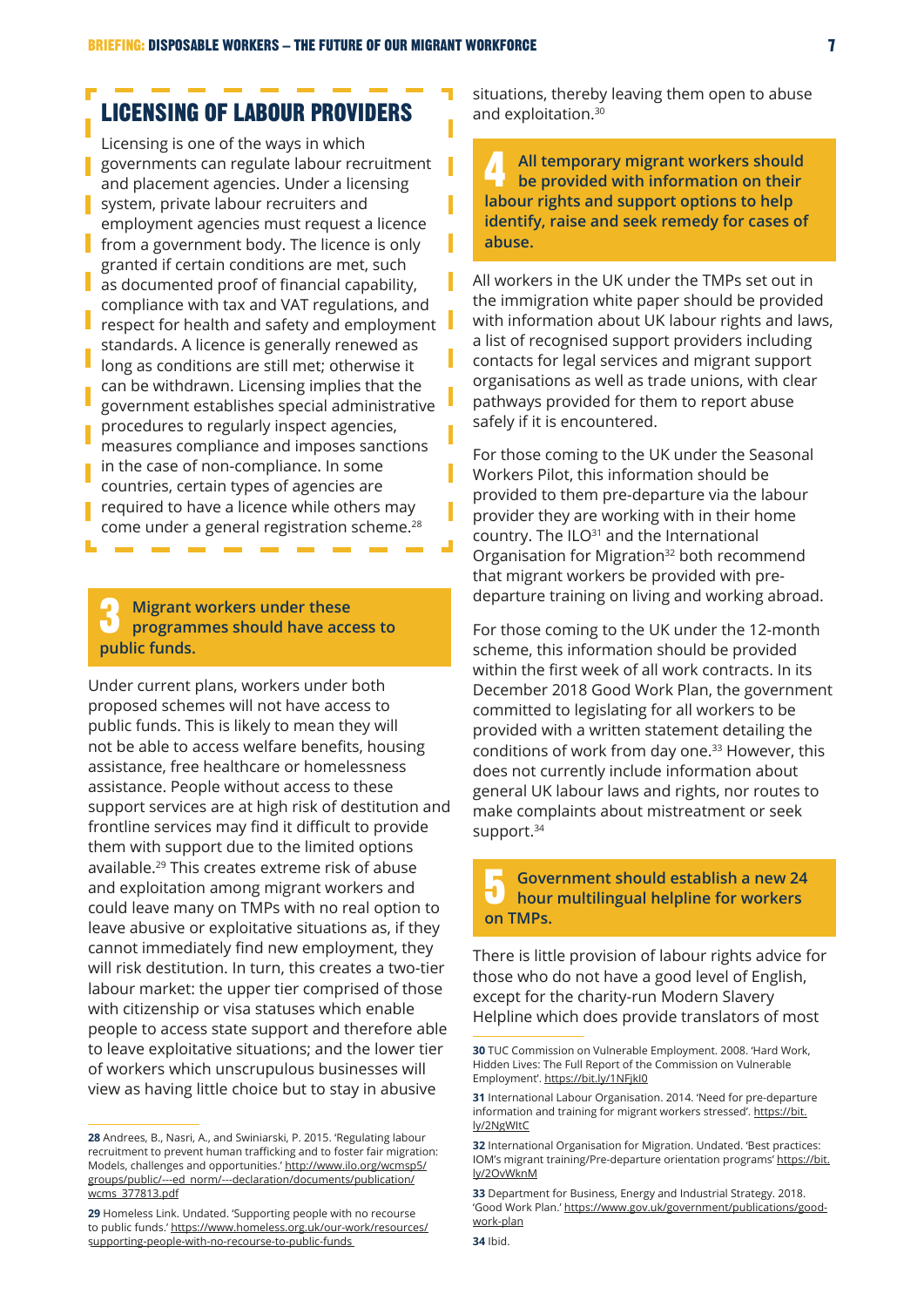common foreign languages. However, many workers may not self-identify as a 'modern slave' or may need advice on lower level forms of abuse. Additionally, labour inspection in the UK currently relies predominantly on complaints to guide resources and investigations. It is therefore crucial that there is a clear route for workers on TMPs to report issues in order to identify and prosecute abuse and provide remedy. The government should establish a new 24-hour helpline for migrant workers with support available in the most commonly spoken languages by these workers. This helpline would need to be trusted by workers and so mechanisms should be established to ensure that workers may report all types of labour abuse anonymously.

6 **Government should establish Bilateral Labour Agreements with all sending countries in which the protection of workers' rights is embedded.**

The 12-month transitional scheme will be in operation for selected 'low risk' countries with which the government has negotiated migration commitments and mobility proposals. These countries and the nature of these commitments have not yet been announced. In contrast, the Seasonal Workers Pilot will be open to workers from any country outside the EEA. For both schemes, FLEX recommends that government establish Bilateral Labour Agreements (BLAs) which embed protection of migrant workers' rights. This would ensure:

- i. the agreements with countries participating in the 12-month scheme have anti-abuse and anti-slavery objectives in their design, and;
- ii. the countries participating within the Seasonal Workers Pilot are limited to those with BLAs in place and therefore the GLAA is better able to perform its licensing and monitoring function to ensure labour standards are met.

BLAs are recognised by the ILO as having the potential to protect the rights of migrant workers.35 In particular, it is recognised that BLAs may assist in preventing deceptive recruitment practices and the charging of recruitment fees which is a key risk of TMPs.<sup>36</sup> Any BLAs entered

into by the UK should have regard to normative international standards on labour and migrants' rights and embed these firmly within both content and implementation. Additionally, the ILO recommends that BLAs should include practices relating to gender concerns, social dialogue (i.e. the inclusion of workers' organisations such as trade unions in negotiations and monitoring) and the prohibition of confiscation of travel and identity documents.<sup>37</sup> The Canada Bilateral Labour Arrangement with Mexico on agricultural workers sets out a number of conditions aimed at avoiding risks noted above, such as minimum hours per week, the requirement for the employer to pay for travel and work permits which is then deducted from the first week's pay according to a clear cap on the amount and the payment of an advance to cover personal expenses of workers if no work is available. It also stipulates conditions to ensure wages may not go below specific levels.<sup>38</sup>

### For the Seasonal Workers Pilot only:

1 **Workers must be able to change employers freely and under reasonable terms.**

Tying workers to one employer is well-recognised as exacerbating the risk of exploitation for migrant workers. FLEX understands that under the Seasonal Workers Pilot, workers will be able to change employer as their visa will be tied to one of two UK Pilot Operators, Concordia UK and Pro-Force Limited, and these operators will not be allowed to be employers.

However, the terms under which a worker can change employer are crucial to ensuring portability is possible in practice. Workers should be given time to find new work while they are in the UK, as is the case for UK Tier-2 workers who have 60 days to find new work<sup>39</sup> and temporary migrant workers in Sweden who usually have 90 days.<sup>40</sup>

**<sup>35</sup>** International Labour Organisation. Undated. 'Research brief: Bilateral agreements and memoranda of understanding on migration of low skilled workers: a review.' [https://www.ilo.org/wcmsp5/groups/](https://www.ilo.org/wcmsp5/groups/public/---ed_protect/---protrav/---migrant/documents/genericdocument/wcms_357389.pdf) [public/---ed\\_protect/---protrav/---migrant/documents/genericdocument/](https://www.ilo.org/wcmsp5/groups/public/---ed_protect/---protrav/---migrant/documents/genericdocument/wcms_357389.pdf) [wcms\\_357389.pdf](https://www.ilo.org/wcmsp5/groups/public/---ed_protect/---protrav/---migrant/documents/genericdocument/wcms_357389.pdf)

**<sup>36</sup>** International Labour Organisation. 2014. 'Fair Migration: setting an ILO agenda.' [https://www.ilo.org/wcmsp5/groups/public/---ed\\_norm/--](https://www.ilo.org/wcmsp5/groups/public/---ed_norm/---relconf/documents/meetingdocument/wcms_242879.pdf) [relconf/documents/meetingdocument/wcms\\_242879.pdf](https://www.ilo.org/wcmsp5/groups/public/---ed_norm/---relconf/documents/meetingdocument/wcms_242879.pdf)

**<sup>37</sup>** International Labour Organisation. Undated. 'Research brief: Bilateral agreements and memoranda of understanding on migration of low skilled workers: a review.' [https://www.ilo.org/wcmsp5/groups/](https://www.ilo.org/wcmsp5/groups/public/---ed_protect/---protrav/---migrant/documents/genericdocument/wcms_357389.pdf) [public/---ed\\_protect/---protrav/---migrant/documents/genericdocument/](https://www.ilo.org/wcmsp5/groups/public/---ed_protect/---protrav/---migrant/documents/genericdocument/wcms_357389.pdf) [wcms\\_357389.pdf](https://www.ilo.org/wcmsp5/groups/public/---ed_protect/---protrav/---migrant/documents/genericdocument/wcms_357389.pdf)

**<sup>38</sup>** Government of Canada. 2013. 'Agreement for the employment in Canada of seasonal workers from Mexico.' [https://www.ilo.org/](https://www.ilo.org/wcmsp5/groups/public/---ed_protect/---protrav/---migrant/documents/legaldocument/wcms_382417.pdf) [wcmsp5/groups/public/---ed\\_protect/---protrav/---migrant/documents/](https://www.ilo.org/wcmsp5/groups/public/---ed_protect/---protrav/---migrant/documents/legaldocument/wcms_382417.pdf) [legaldocument/wcms\\_382417.pdf](https://www.ilo.org/wcmsp5/groups/public/---ed_protect/---protrav/---migrant/documents/legaldocument/wcms_382417.pdf)

**<sup>39</sup>** Sumption, M. and Fernandez Reino, M. 2018. 'Exploiting the Opportunity? Low-Skilled Work Migration After Brexit'. [https://bit.](https://bit.ly/2PkWPAV) [ly/2PkWPAV](https://bit.ly/2PkWPAV)

**<sup>40</sup>** Emilsson, Henrik. Nordic Journal of Migration Research, 4(3):134-143. 2014. 'Who Gets in and Why? The Swedish Experience with Demand Driven Labour Migration – Some Preliminary Results.'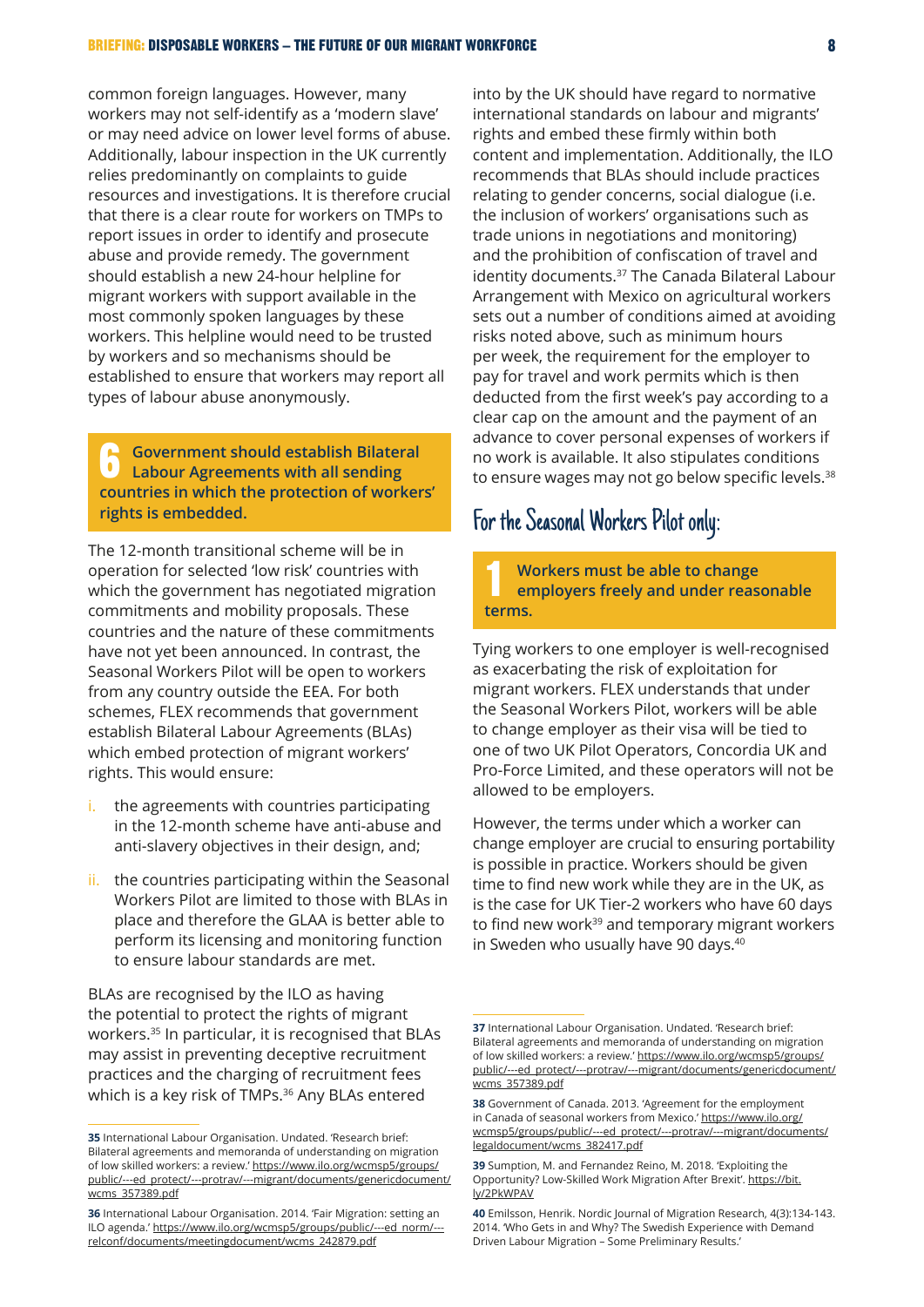2 **Wages and working conditions should be established by a standard-setting board or other mechanism which includes worker representation.**

Wages and working conditions for the Seasonal Workers Pilot should be set by relevant stakeholders, including government, worker representatives and employer representatives. This is particularly crucial for seasonal workers such as those coming under the Seasonal Workers Pilot: migrant workers under the previous SAWS reported being misled about the amount of work available, leading them to earn too little and therefore being left with no money to travel home.41 This can be avoided through collectively agreed standards, such as requirements to offer minimum weekly working hours or a guaranteed period of work.

### CASE STUDY: COLLECTIVE AGREEMENT TO PROTECT SEASONAL BERRY PICKERS IN SWEDEN

I

Γ

п

Wages and working conditions for seasonal berry pickers employed through overseas labour providers are regulated through a specially designed collective agreement between the trade union Kommunal and the Federation of Swedish Forest and Agricultural Employers.<sup>27</sup> The agreement was set up in 2014, when it became apparent that the general collective agreement for 'temporary work agencies' was not effective at protecting seasonal berry pickers and an agreement adapted to the specific circumstances of seasonally employed migrant berry pickers was needed. The new agreement clarifies what wage deductions are permitted: employers must cover all costs related to transportation from accommodation to worksite, protective clothing, gloves and tools to facilitate picking, but may make deductions for food and accommodation of normal standard at cost price.<sup>42</sup>

In recognition of the inherent risk factors associated with work in the agricultural sector, wages and conditions in the agricultural sector were set by worker-represented Agricultural Wages Boards (AWBs) throughout the UK from 1948 to 2013. However, in 2013, the same year as the SAWS ended, the AWB for England and Wales was abolished, leaving only those in Scotland and Northern Ireland in operation.<sup>43</sup> Research by Unite the Union showed that less than a year after the AWB was abolished, the majority of agricultural workers surveyed had not received the pay rise to which they would have been entitled had it not been abolished and many reported that entitlements such as sick pay had been withdrawn.44

Now that the largest AWB in the UK is no longer operational, it is particularly important that wages and working conditions for the proposed pilot temporary migration scheme are set in cooperation with worker and employer representatives. As a recent Migration Observatory report noted, temporary migration schemes can provide an opportunity to set higher standards than have previously existed.45 Doing so would also help to prevent the use of temporary migration to undercut existing wages and conditions.

3 **The resources of the Gangmasters and Labour Abuse Authority (GLAA) should be extended to enable it to fully monitor overseas labour providers, pro-actively inspect labour sites and contribute to evaluating the risk to workers throughout the pilot.**

The GLAA has an extensive role under the Seasonal Workers Pilot: it must license the two UK operating companies and it must also license any overseas labour providers which wish to send workers here under this route. This will require the GLAA to work across a very wide geographical spread, understanding local labour laws in potentially every country outside the EEA, and to monitor the adherence of overseas labour providers to GLAA licensing standards. It is crucial that the GLAA is resourced properly to do this as it will be an important mechanism for preventing labour exploitation, such as ensuring that recruitment fees are not being charged overseas which is prohibited under GLAA licensing.

**<sup>41</sup>** Association of Labour Providers. 2009. 'Seasonal Agricultural Workers Scheme 2009.' [https://labourproviders.org.uk/wp-content/](https://labourproviders.org.uk/wp-content/uploads/2012/11/ALP-Paper-Seasonal-Agricultural-Workers-Scheme-2009-July-2009.pdf) [uploads/2012/11/ALP-Paper-Seasonal-Agricultural-Workers-Scheme-](https://labourproviders.org.uk/wp-content/uploads/2012/11/ALP-Paper-Seasonal-Agricultural-Workers-Scheme-2009-July-2009.pdf)[2009-July-2009.pdf](https://labourproviders.org.uk/wp-content/uploads/2012/11/ALP-Paper-Seasonal-Agricultural-Workers-Scheme-2009-July-2009.pdf)

**<sup>42</sup>** Herzfeld Olsson, P. 2018. 'Towards protection of vulnerable labour migrants in Sweden: The case of the Thai berry pickers' in Rijken, C. and de Lange, T. (eds.). Amsterdam University Press. 2018. 'Towards a decent labour market for low-waged migrant workers.'

**<sup>43</sup>** Scotland and Northern Ireland kept their boards, whilst Wales established an Agricultural Advisory Panel. The Panel has the same function as a wages board but is less independent as it must submit its orders for approval by Welsh Ministers.

**<sup>44</sup>** Blagg, H. 2016. 'Work with the board: Unite condemns attacks on Scottish AWB.' https://bit.ly/2NPuF3Y

**<sup>45</sup>** Sumption, M. and Fernandez Reino, M. 2018. 'Exploiting the Opportunity? Low-Skilled Work Migration After Brexit'. [https://bit.](https://bit.ly/2PkWPAV) [ly/2PkWPAV](https://bit.ly/2PkWPAV)